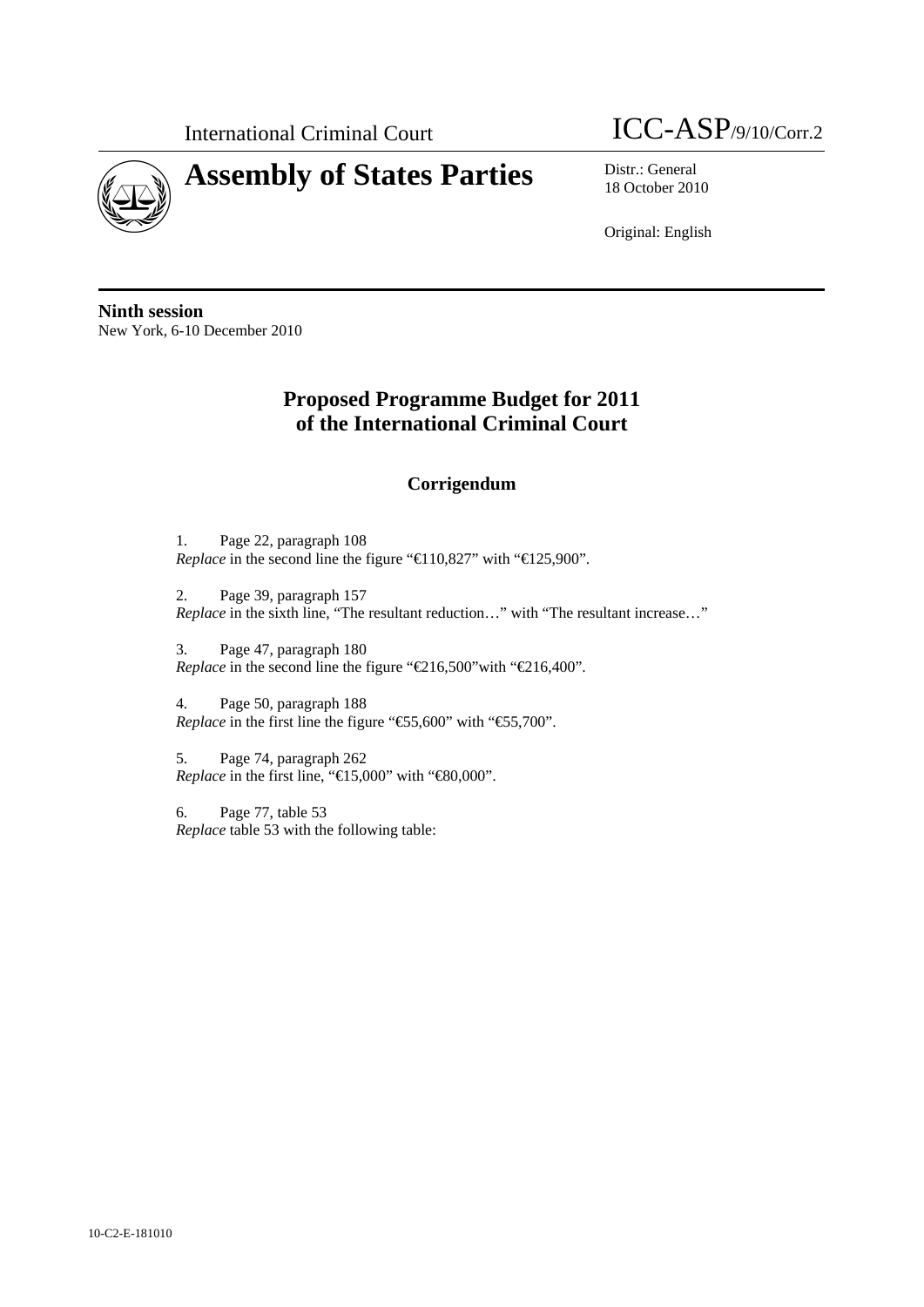| <b>Field Operations Section</b> | Expenditure 2009<br>(thousands of euros) |                        |         | Approved budget 2010<br>(thousands of euros) |         |         | Proposed budget 2011<br>(thousands of euros) |         |         | Resource Growth |         |
|---------------------------------|------------------------------------------|------------------------|---------|----------------------------------------------|---------|---------|----------------------------------------------|---------|---------|-----------------|---------|
|                                 |                                          |                        |         |                                              |         |         |                                              |         |         |                 |         |
|                                 | Professional staff                       | No breakdown available |         |                                              |         | 884.4   | 884.4                                        |         | 1,052.5 | 1,052.5         | 168.1   |
| General Service staff           |                                          |                        |         |                                              | 510.9   | 510.9   |                                              | 488.4   | 488.4   | $-22.5$         | $-4.4$  |
| Subtotal staff                  | 68.8                                     | 1,104.1                | 1,172.9 |                                              | 1,395.3 | 1,395.3 |                                              | 1,540.9 | 1,540.9 | 145.6           | 10.4    |
| General temporary assistance    |                                          | 243.5                  | 243.5   |                                              | 56.2    | 56.2    |                                              | 69.6    | 69.6    | 13.4            | 23.8    |
| Consultants                     |                                          | 8.9                    | 8.9     |                                              |         |         |                                              |         |         |                 |         |
| Subtotal other staff            |                                          | 252.4                  | 252.4   |                                              | 56.2    | 56.2    |                                              | 69.6    | 69.6    | 13.4            | 23.8    |
| Travel                          |                                          | 146.4                  | 146.4   |                                              | 137.9   | 137.9   |                                              | 132.0   | 132.0   | $-5.9$          | $-4.3$  |
| Contractual services            |                                          | 33.5                   | 33.5    |                                              | 15.9    | 15.9    |                                              | 8.1     | 8.1     | $-7.8$          | $-49.1$ |
| Training                        |                                          | 82.2                   | 82.2    |                                              | 61.4    | 61.4    |                                              | 58.2    | 58.2    | $-3.2$          | $-5.2$  |
| General operating expenses      |                                          | 638.6                  | 638.6   |                                              | 577.7   | 577.7   |                                              | 567.8   | 567.8   | $-9.9$          | $-1.7$  |
| Supplies and materials          |                                          | 239.8                  | 239.8   |                                              | 245.8   | 245.8   |                                              | 218.3   | 218.3   | $-27.5$         | $-11.2$ |
| Equipment including furniture   |                                          | 121.5                  | 121.5   |                                              | 27.1    | 27.1    |                                              | 163.8   | 163.8   | 136.7           | 504.4   |
| Subtotal non-staff              |                                          | 1,262.0                | 1,262.0 |                                              | 1,065.8 | 1,065.8 |                                              | 1,148.2 | 1,148.2 | 82.4            | 7.7     |
| <b>Total</b>                    | 68.8                                     | 2,618.5                | 2,687.3 |                                              | 2,517.3 | 2,517.3 |                                              | 2,758.7 | 2,758.7 | 241.4           | 9.6     |